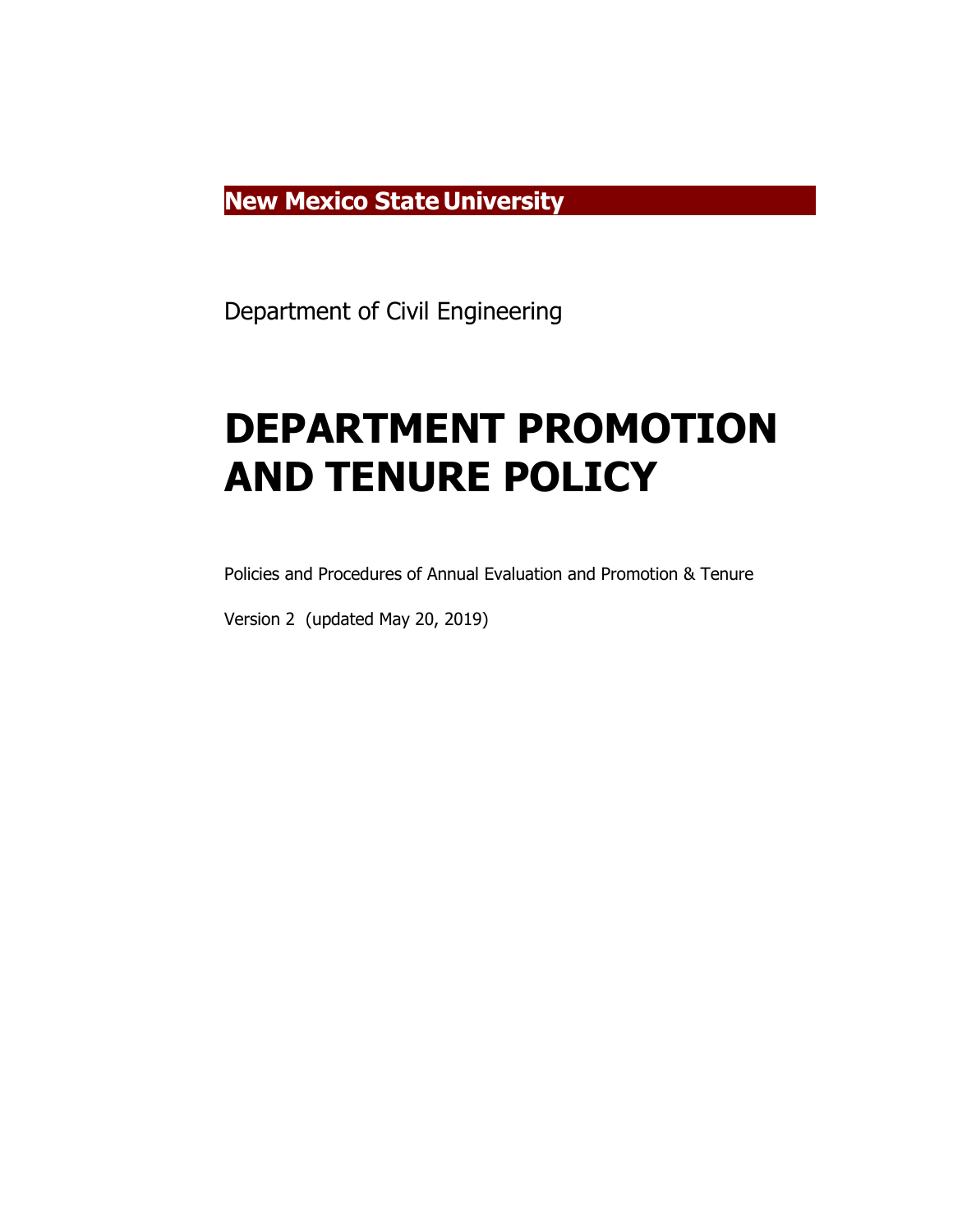| <b>Table of Contents</b>                                 |                         |
|----------------------------------------------------------|-------------------------|
| <b>MISSION</b>                                           |                         |
| <b>INTRODUCTION</b>                                      | 1                       |
| <b>DIRECTIVES</b>                                        | $\overline{2}$          |
| <b>TENURE</b>                                            | $\mathbf{2}$            |
| <b>PROMOTION</b>                                         | $\overline{2}$          |
| <b>ANNUAL PERFORMANCE EVALUATION</b>                     | $\overline{2}$          |
| <b>TIMELINE FOR PROMOTION AND TENURE</b>                 | $\overline{\mathbf{4}}$ |
| <b>PROCEDURES &amp; POLICIES</b>                         | 5                       |
| <b>DEPARTMENTAL WORKLOAD</b>                             | 5                       |
| <b>CRITERIA</b>                                          | 7                       |
| <b>EVALUATION OF TEACHING AND ADVISING</b>               | 7                       |
| <b>EVIDENCE FROM STUDENTS</b>                            | 8                       |
| EVIDENCE FROM THE INSTRUCTOR                             | 8                       |
| EVIDENCE FROM OTHER PROFESSIONALS                        | 8                       |
| <b>EVIDENCE OF STUDENT LEARNING</b>                      | 8                       |
| <b>EVALUATION OF FUNDED RESEARCH</b>                     | 9                       |
| <b>EVALUATION OF SCHOLARSHIP AND CREATIVE ACTIVITIES</b> | 9                       |
| <b>EVALUATION OF SERVICE, OUTREACH, AND EXTENSION</b>    | 10                      |
| <b>EVALUATION OF LEADERSHIP</b>                          | 10                      |
| <b>APPLICATION OF CRITERIA TO PROMOTION &amp; TENURE</b> | 11                      |
| <b>PROMOTION TO ASSOCIATE PROFESSOR</b>                  | 11                      |
| <b>TENURE</b>                                            | 11                      |
| <b>PROMOTION TO FULL PROFESSOR</b>                       | 11                      |
| <b>REFERENCE DOCUMENTS</b>                               | 12                      |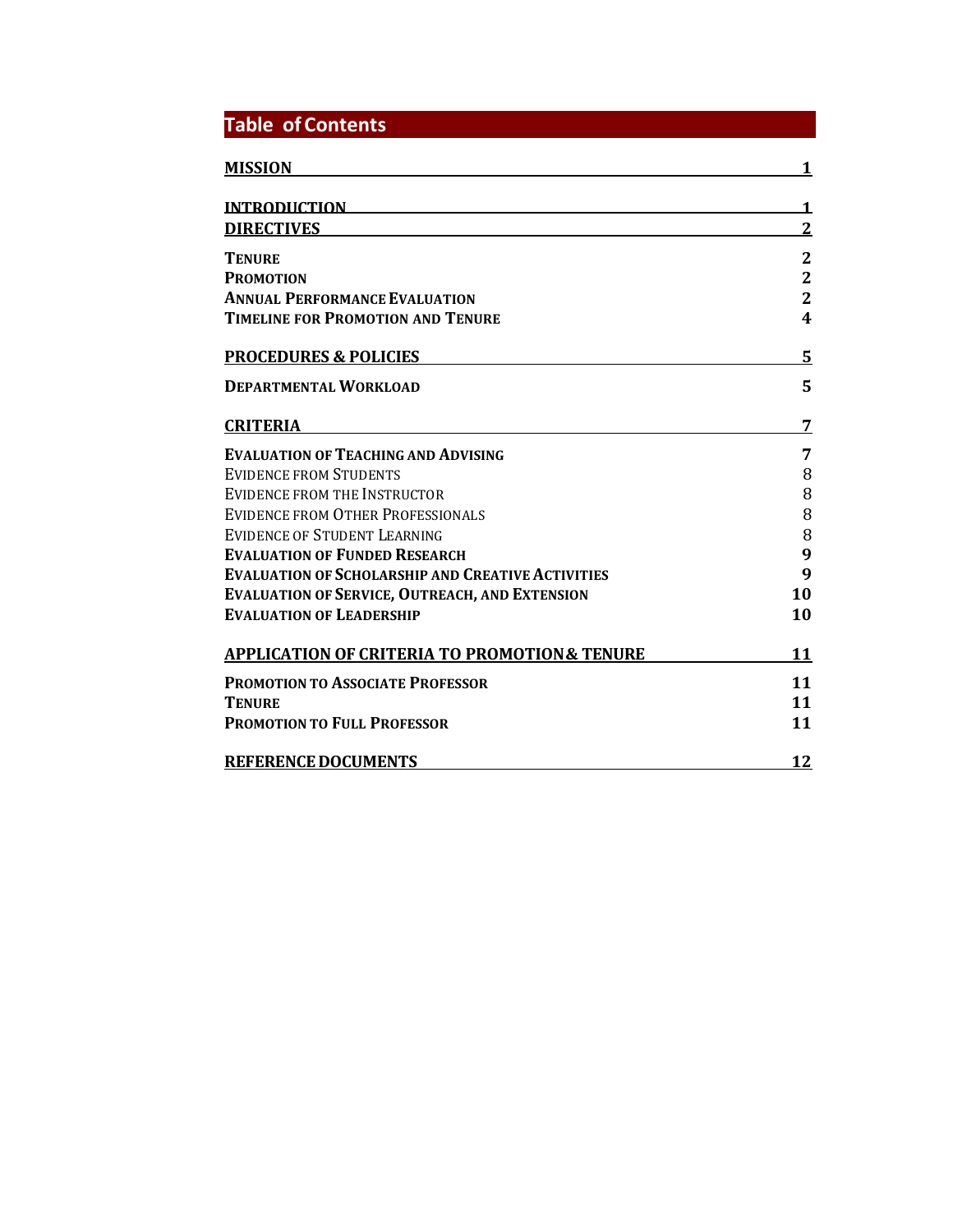## **Mission**

The mission of the Department of Civil Engineering at NMSU is to offer an ABETaccredited degree that prepares our graduates to pursue professional licensure leading to successful civil engineering careers in industry and government or to pursue graduate level education. Toward this end, the department will strive to recruit and retain highly qualified faculty.

## **Introduction**

This *Department Promotion and Tenure Policy* presumes the reader knows the definitions, procedures, and timelines from appropriate University<sup>1</sup> and College<sup>2</sup> documents addressing Promotion and Tenure.

This *Department Promotion and Tenure Policy* provides detail of the evaluation criteria of Department faculty members based on the general performance areas outlined in the College of Engineering *Promotion and Tenure Policies and Procedures*<sup>2</sup>:

- (1) Teaching & Advising;
- (2) Externally Funded Research;
- (3) Scholarship & Creative Activities;
- (4) Service, Extension, & Outreach; and
- (5) Leadership.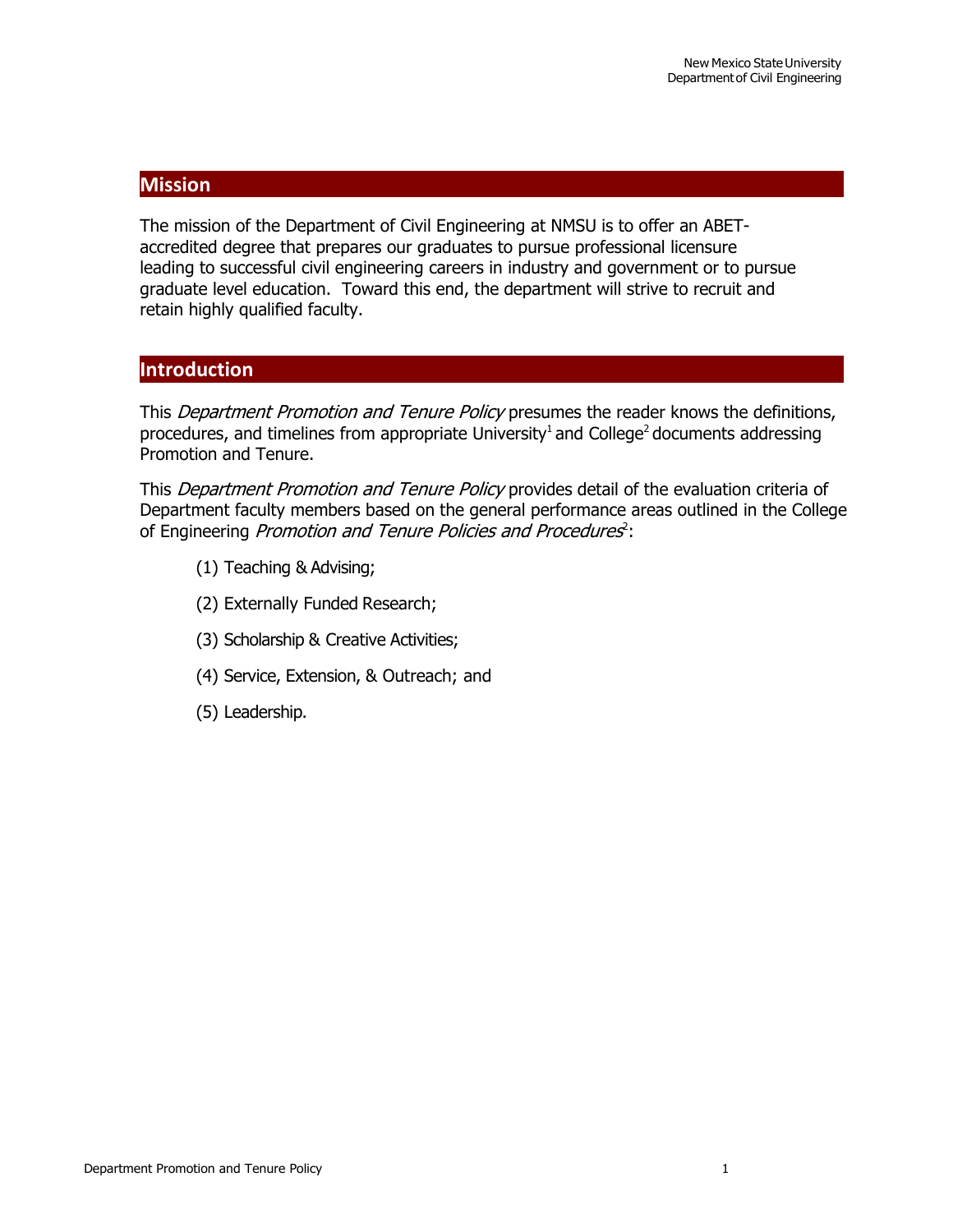#### <span id="page-3-1"></span><span id="page-3-0"></span>**Tenure**

- All CE faculty members who are not tenured are expected to strive for continuous, tenured contracts by submitting to the CE P&T Committee a portfolio for review.
- The CE P&T Committee and CE Department Head will make each tenure-track faculty member aware annually of progress towards a continuous contract.
- Any CE faculty member who is not making progress towards a continuous contract may be terminated during the probationary period in accordance with the NMSU Administrative Rules and Procedures<sup>1</sup>.

## <span id="page-3-2"></span>**Promotion**

- All CE faculty members below the rank of Professor are expected to strive for promotion by submitting to the CE P&T Committee a portfolio for review.
- The CE P&T Committee and CE Department Head will make each faculty member aware annually of progress towards promotion.
- The CE P&T Committee will make recommendations to the CE Department Head on CE faculty members seeking promotion based on candidate portfolios and departmental criteria in accordance with the NMSU Administrative Rules and  $Procedures<sup>1</sup>$ .

## <span id="page-3-3"></span>**Annual Performance Evaluation**

- All CE faculty with guidance from the CE Department Head will define their roles and responsibilities within the department for the ensuing year in accordance with their rank. This action will be done yearly through the allocation of effort process considering the overall needs of the department.
- All CE faculty will participate in assessment activities as defined by the departmental self-study program.
- All CE faculty employing innovative teaching methods (e.g., Flipped Classroom) will document the source of their activities and seek peer-evaluation of those methods.
- All CE faculty will be actively involved in departmental activities as applicable to the type of appointment as follows:
	- $\circ$  participate in shared governance of the department via:
		- **faculty meetings;**
		- course scheduling discussions;
		- **EXECUTE CUTTICULUM** review and modification;
		- **assessment via Course Assessment Records and** documentation for ABET self-study;
		- qualifying exam preparation, delivery and assessment;
		- service on M.S. and Ph.D. committees;
		- **•** public symposia sponsored by the department; and
		- **EXECUTE:** ceremonial activities
	- $\circ$  advise graduate students and uphold the requirements for appointment to Graduate Faculty status at NMSU
	- o advise undergraduate students
	- $\circ$  prepare, in a timely manner, the Digital Measures Report, Work Load Spreadsheet, and Allocation of Effort Form (discussed later); and
	- $\circ$  maintain collegial relationships with faculty, staff and students.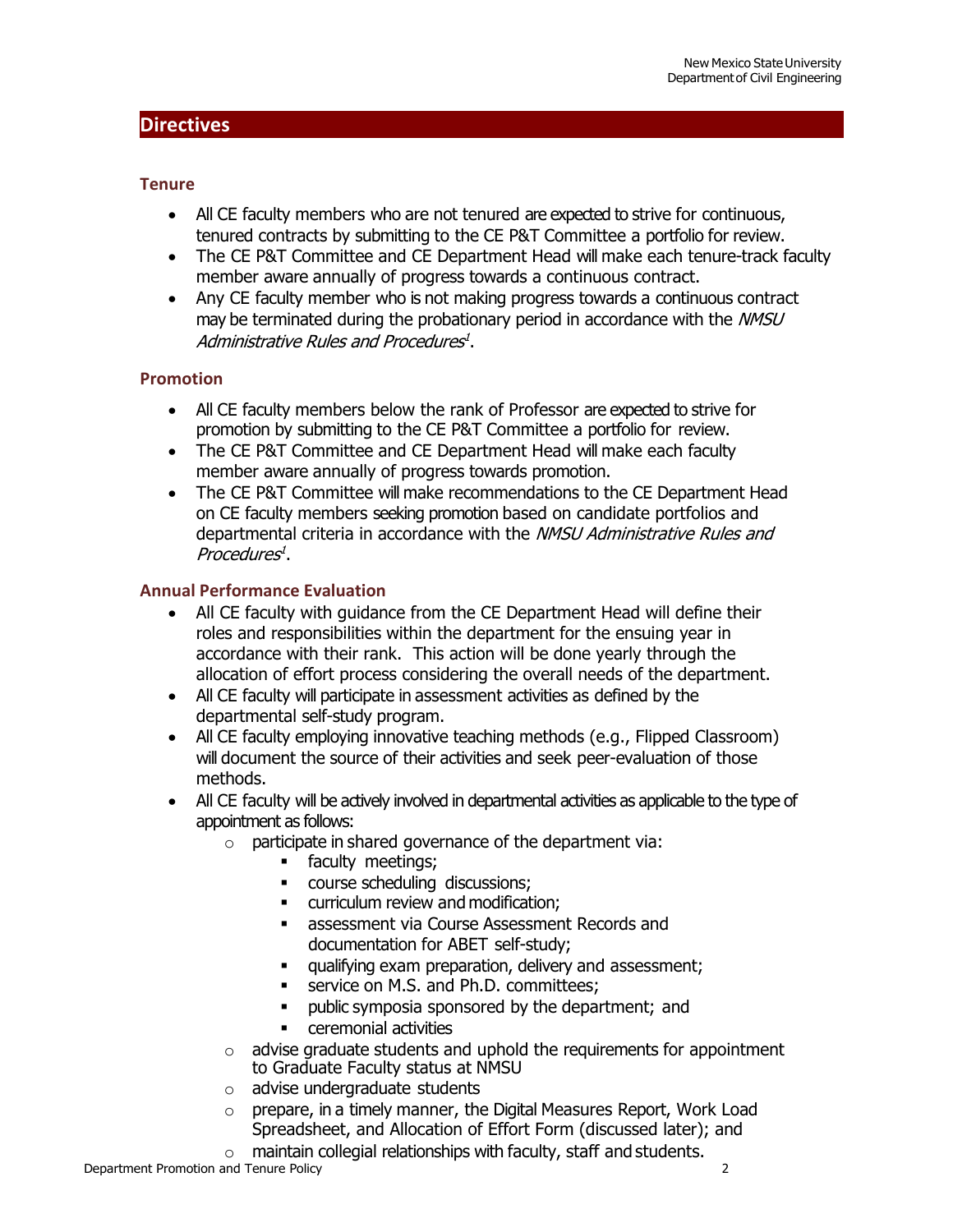In accordance with **Section 9.31 Annual Performance Evaluation – Regular Faculty** of the NMSU Administrative Rules and Procedures, performance evaluations of all CE faculty members shall be conducted annually. The following documents must be provided as part of the Annual Performance Evaluation (for the current year) and the Allocation of Effort (for the upcoming year):

1. Digital Measures Report (DMR) – submit in Acrobat PDF format by end of December of current year before Winter Holiday; DMR will be reviewed in line with activities provided in Allocation of Effort Form at beginning of current year

2. Work Load Spreadsheet (WLS) – submit in Microsoft Excel format by end of December of current year before Winter Holiday; WLS information should represent the "average" for the past 3 years and will be used to allocate the percentage of effort devoted to teaching and advising, research (including scholarship / creative activity and funded research), and service, outreach and extension

3. Allocation of Effort Form (AEF) – submit in Microsoft Word format in January of upcoming year before start of spring semester; AEF information should list projected work for the year related to teaching and advising, research (including scholarship / creative activity and funded research), and service, outreach and extension

Strict adherence to the deadlines noted above is necessary to avoid delays. Activities provided in the DMR are used to prepare the Department Head Annual Review (DHR) which contains a performance rating (ranging from weak to outstanding) for teaching and advising; scholarship and creative activity; funded research; and service, outreach and extension. The performance ratings are weighted by the allocation of effort percentages to arrive at a total score. Additional points above the total may be assigned by the department head in recognition of truly exceptional achievements. The DHR also discusses the accomplishment of goals and a summary of performance for the year along with feedback on the progress made towards tenure and/or promotion.

In February, the DHR is submitted to all CE faculty members for their review and response. One-on-one meetings between the faculty member and department head are scheduled to arrive at an agreement on the final performance ratings provided in the DHR and the allocation of effort percentages provided in the AEF. The DHR contains a section where the faculty member's response to the DHR is recorded. The DHR and AEF are both signed by the faculty member and department head to certify that the one-on-one meeting occurred. Copies of the DHR and AEF are then placed in a binder (along with the "Senior Management Self-Assessment and Annual Evaluation Form" for the department head) and submitted to the Dean of Engineering in March. These documents are discussed during the annual performance evaluation meeting between the dean and department head. The signed DHR and AEF are finally returned to the department head and forwarded to the faculty members (note that only the AEF requires the signature of the Dean of Engineering).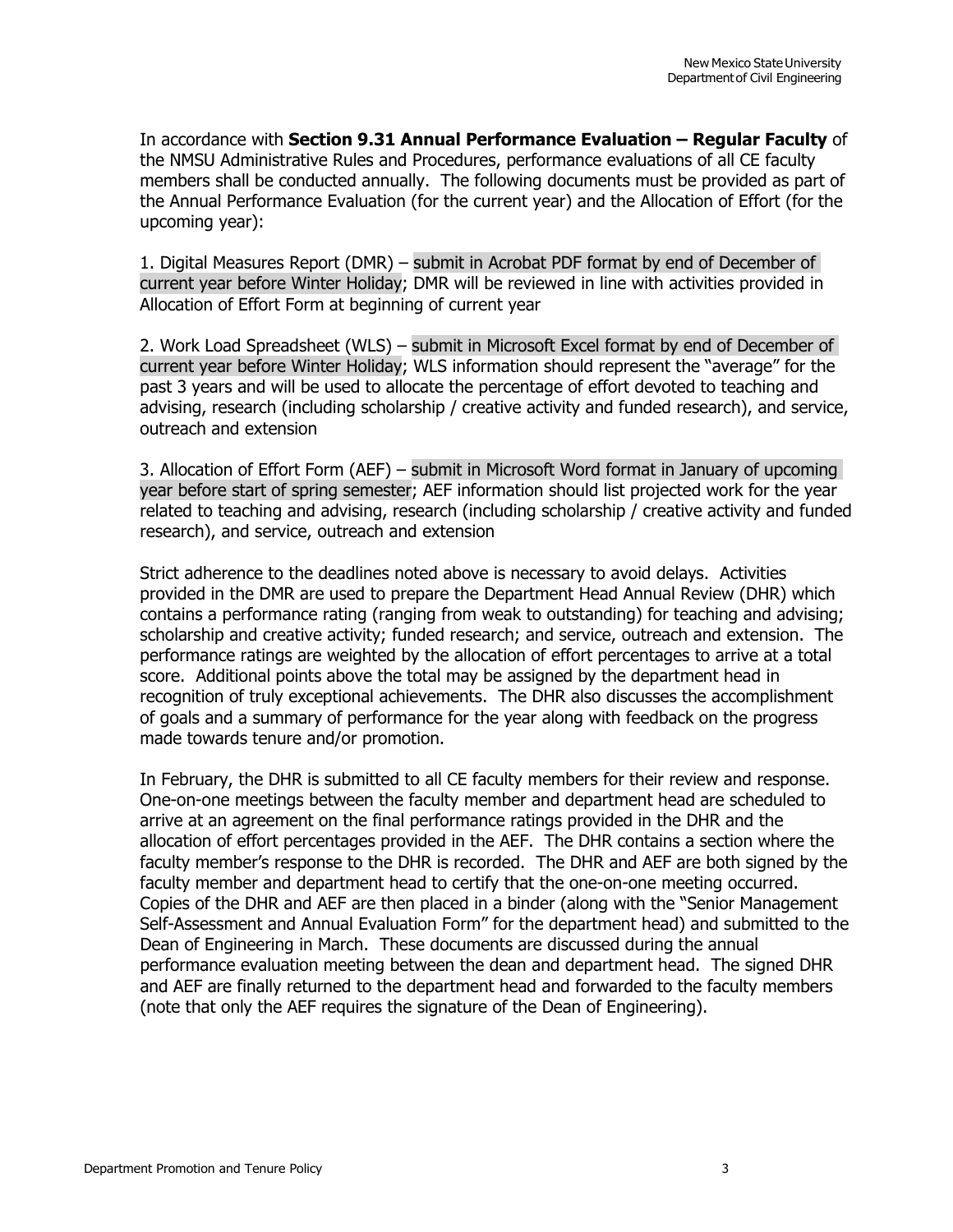## **Timeline for Promotion and Tenure**

In accordance with **Section 9.35** of the NMSU Administrative Rules and Procedures, the timeline of events for conducting promotion and tenure reviews is summarized below.

| Date                   | Event                                                                                                                                                                                                                                                                                                     |
|------------------------|-----------------------------------------------------------------------------------------------------------------------------------------------------------------------------------------------------------------------------------------------------------------------------------------------------------|
| <b>Spring Semester</b> | DH notifies potential candidate of eligibility for P&T review.<br>Department P&T Committee reviews candidate's original portfolio<br>and reports candidate's progress towards promotion and/or tenure<br>to DH. Candidate is informed by DH of Department P&T<br>Committee recommendations.               |
| June, July, August     | Candidate prepares portfolio with support from the department<br>and college in accordance with Section 9.35 Portfolio Preparation<br>of the NMSU Administrative Rules and Procedures.                                                                                                                    |
| September              | Candidate provides completed portfolio to DH who shares with the<br>Department P&T Committee.                                                                                                                                                                                                             |
| October                | Department P&T Committee considers candidate's portfolio for<br>promotion and/or tenure.                                                                                                                                                                                                                  |
| October - December     | Department P&T Committee and DH reports (with numerical ballot<br>results) are transmitted to College P&T Committee for review.<br>College P&T Committee submits recommendation on candidate to<br>DH, candidate, and Dean of Engineering in accordance with P&T<br>Policy of the College of Engineering. |
| January - February     | Dean of Engineering reviews candidate's portfolio and informs<br>candidate of the Dean's recommendation along with the<br>recommendations of the College P&T Committee. Dean of<br>Engineering transmits all recommendations with vote count to the<br>executive vice-president and provost.              |
| March - April          | Dean of Engineering meets the executive vice-president and<br>provost. Executive vice-president and provost informs Chancellor<br>of recommendations of DH and Dean of Engineering, and the<br>promotion and/or tenure decision of the executive vice-president<br>and provost.                           |
| April - May            | Final decision notifications are sent through executive vice-<br>president and provost, Dean of Engineering, and DH to candidate.<br>Dean of Engineering notifies DH who then notifies faculty member.                                                                                                    |
| July                   | P&T decisions become effective.                                                                                                                                                                                                                                                                           |

Abbreviations: DH – Department Head; P&T – Promotion and Tenure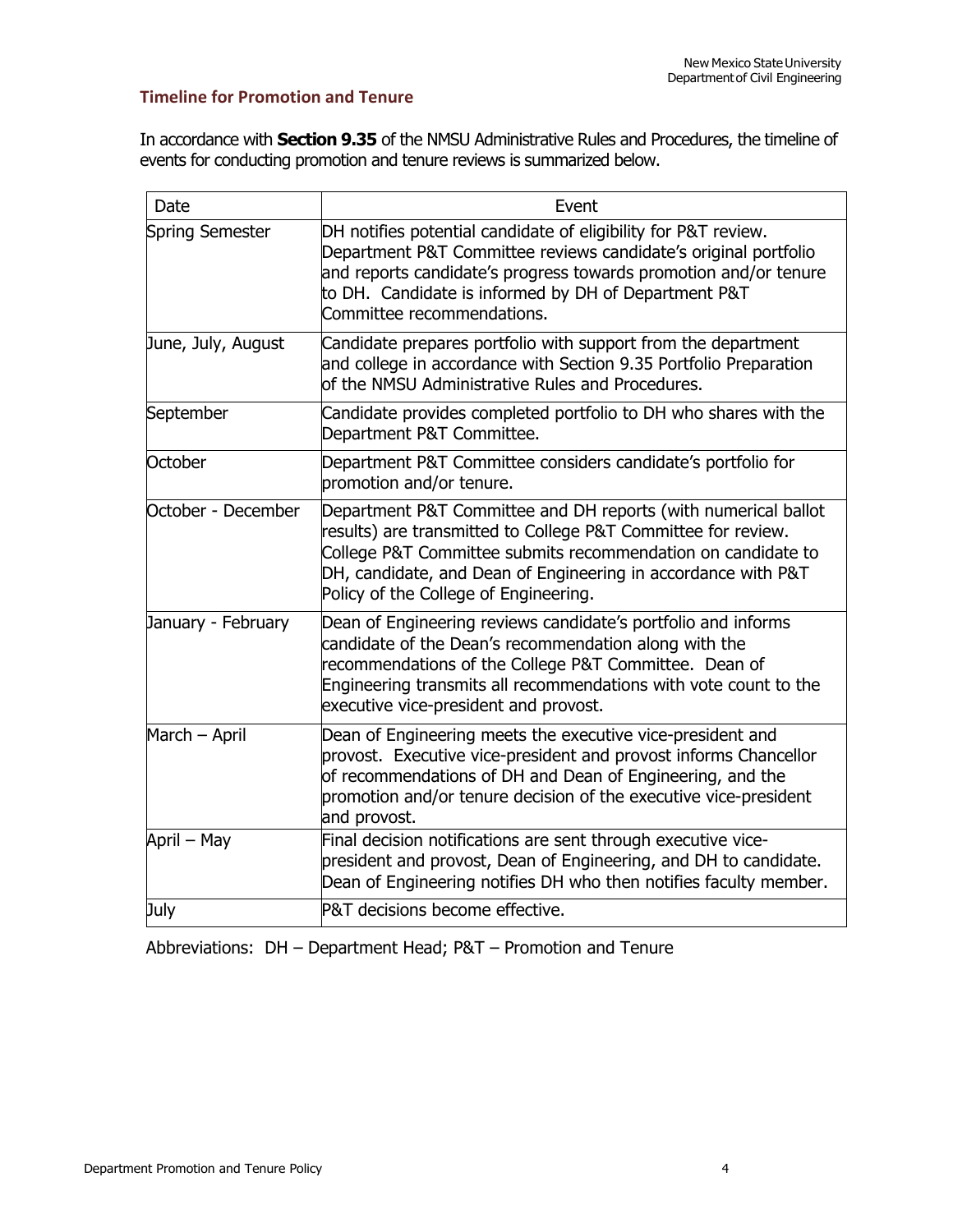## <span id="page-6-0"></span>**Procedures &Policies**

All annual faculty evaluation, promotion, and tenure procedures have been standardized within the College of Engineering. These can be found in the Administrative Rules and Procedures of New Mexico State University (ARP)<sup>1</sup> and the Promotion & Tenure Policies and Procedures of the College of Engineering<sup>2</sup>.

CE faculty are expected to submit to the CE P&T Committee for review a portfolio each year that conforms to the College of Engineering P&T Policies and Procedures. This portfolio must include all previous P&T Committee and Department Head evaluation memos as documentation of the responsiveness of the faculty member to the guidance of the CE P&T Committee and of the committee's thoroughness in providing evaluation and guidance.

## <span id="page-6-1"></span>**Departmental Workload**

**Part 3. Teaching Load, Generally, for NMSU LC Faculty** of **Section 6.61 Assignments – Teaching Load** of the NMSU Administrative Rules and Procedures states that "A faculty member employed on the Las Cruces (Main) Campus budgeted exclusively from I&G funds will normally be responsible for the equivalent of teaching 12 credits per semester. The faculty member may be expected to participate in some scholarly and creative activity, professional and/or public service, or internal service to the university. Significant work of this kind reduces the faculty member's responsibility for formal instruction" (retrieved on 05/13/19).

In addition, **Part 6. Departmental Workload Policy** of **Section 6.61 Assignments – Teaching Load** of the NMSU Administrative Rules and Procedures states that "Departments and equivalent units will specify how they determine teaching loads. Departmental or equivalent unit workload policy will be 1) developed by the department faculty in collaboration with the department head and approved by the dean or equivalent administrator, 2) contained in written departmental guidelines, and 3) distributed to all faculty in the department. Department guidelines shall clearly specify the method by which teaching load is distributed. The dean or equivalent may ask for revisions to the departmental workload policy" (retrieved on 05/13/19).

The College of Engineering sets a baseline level of effort of 25% in the Research category for doctoral granting programs. The remaining 75% of the faculty member's workload shall be allocated to the following three categories: (T/A) Teaching and Advising; (R) Research (including Scholarship / Creative Activity and Funded Research); and (S/O/E) Service, Outreach and Extension. The assigned teaching load will be based on the research and scholarly activities of the faculty member.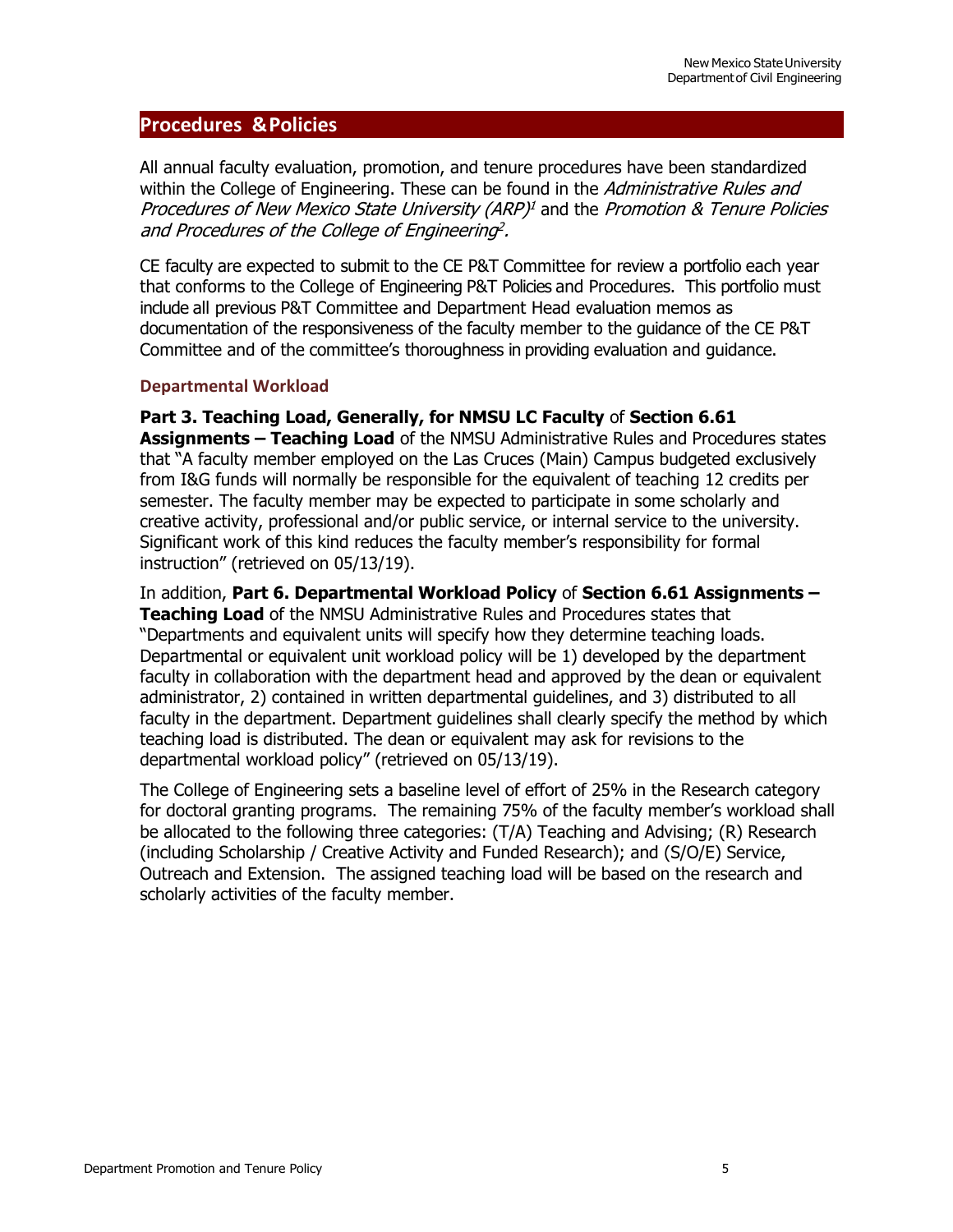The teaching load per semester for faculty in the Department of Civil Engineering shall be assigned as tabulated below.

Table 1. Distribution of teaching, advising, research, service, outreach, and extension as a function of research activity.

| <b>Research Activity</b>                                    | Buyout * | $T/A$ **                                    | $R + S/O/E$ | <b>Total</b> |
|-------------------------------------------------------------|----------|---------------------------------------------|-------------|--------------|
| Inactive<br>{No funding or<br>no IDC recovery}              | 0%       | 75%<br>${9 - 10}$ cr-hrs;<br>3 courses/sem} | 25%         | 100%         |
| Moderate<br>{Moderate funding with<br>partial IDC recovery} | 0%       | 50%<br>${6 - 7}$ cr-hrs;<br>2 courses/sem}  | 50%         | 100%         |
| High I<br>{High funding with<br>full IDC recovery}          | 0%       | 25%<br>${3 - 4}$ cr-hrs;<br>1 course/sem}   | 75%         | 100%         |
| High II<br>{Very high funding with<br>full IDC recovery}    | 25%      | $0\%$<br>{No teaching}                      | 75%         | 100%         |

\* A faculty member may buyout of a maximum of one course per year

\*\* Excludes master's thesis and doctoral dissertation credit hours which are included under  $R + S/O/E$ 

Tenure-track assistant and associate professors are usually granted a teaching load of one course / semester (i.e., 25%) for the first four semesters of employment. The teaching load for subsequent semesters shall be evaluated based on the table given above.

Each faculty member must describe his/her planned activities for T/A, R, and S/O/E during the allocation of effort process.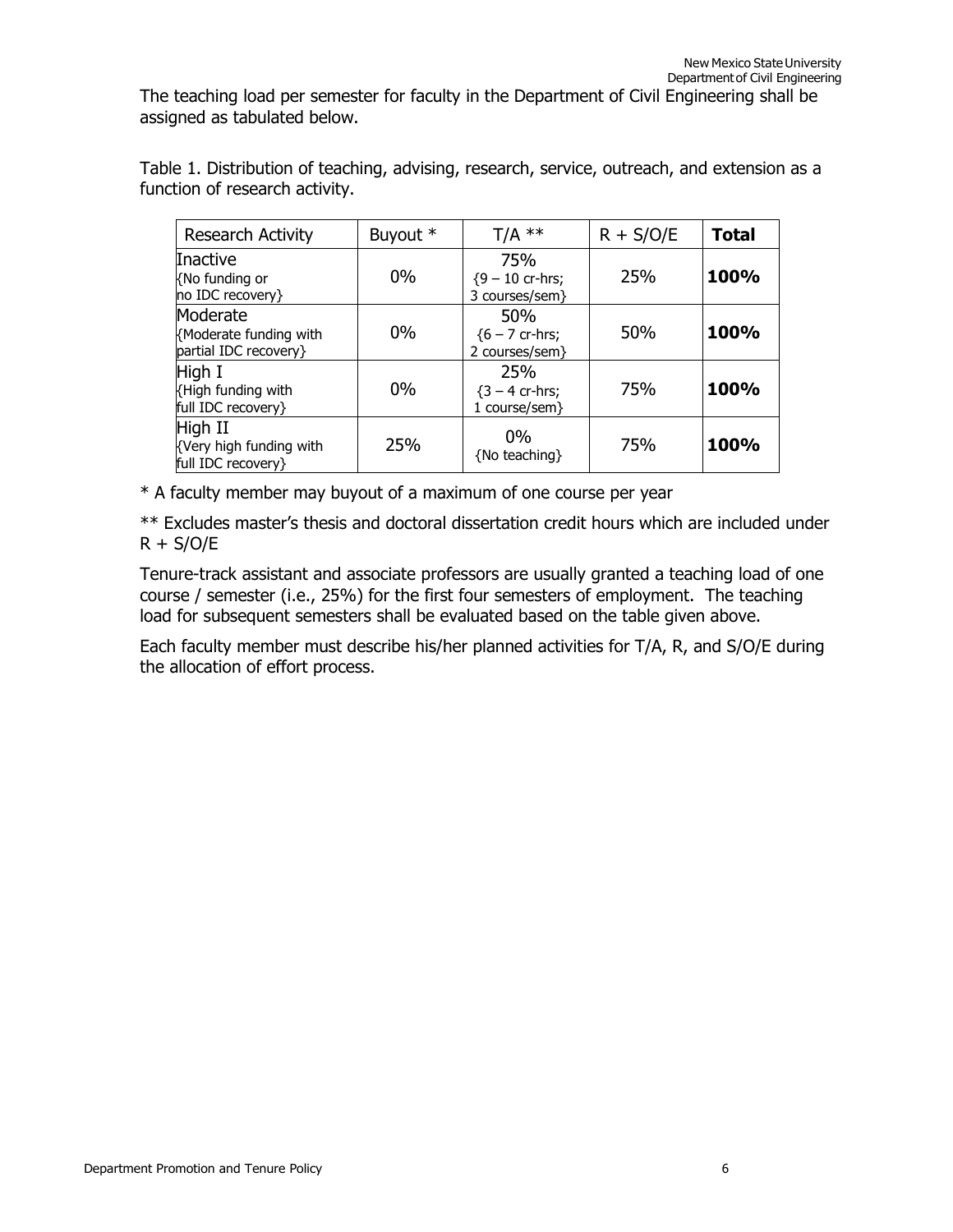# <span id="page-8-0"></span>**Criteria**

Candidates for promotion to associate professor will be evaluated at a performance level below that expected of a candidate for promotion to full professor primarily in the areas of leadership, quality of teaching and advising activities, professional maturity of scholarly and creative activities, and scholarly reputation.

## <span id="page-8-1"></span>**A. Evaluation of Teaching and Advising**

(see CoE P&T Policies and Procedures, Section 3 .1)

**Part 3C. Teaching and Advising** of **Section 9.31 Annual Performance Evaluation – Regular Faculty** of the NMSU Administrative Rules and Procedures states that "effectiveness in teaching and advising is an essential criterion for tenure and for advancement in rank" and includes the evaluation of "all forms of university-level instructional activity, as well as advising undergraduate and graduate students, both within and outside the university community". All faculty will teach and advise students each semester, unless on sabbatical or because of extenuating circumstances such as course buyout from teaching approved by the department head. The effectiveness in teaching and advising of a candidate will be evaluated by any combination of the following criteria:

- knowledge of course subject matter;
- knowledge of program curriculum content;
- ability to stimulate students to think critically and apply knowledge;
- organization, delivery, and management of the course;
- achievement of learning outcomes for the course;
- ability to relate subject matter to broader fields;
- advising and mentoring\* of students in activities beyond the curriculum and classroom, including such areas as career, professional development, ethical challenges, and research; and
- ability to effectively direct graduate students as evidenced by the timely production of M.S. and Ph. D. candidates.

\* Mentoring of undergraduate and graduate students, formally or informally, is an important aspect of "teaching and advising" and will be used to evaluate teaching effectiveness. It is important to acknowledge and reward the efforts of faculty who guide research projects of undergraduate and graduate students, and who aid in the professional development of students by helping them prepare publications, conference presentations, and fellowship and grant applications. It is expected that each member of the Civil Engineering faculty will be available to both undergraduate and graduate students outside of the classroom as teacher, advisor, and mentor. Personal contact between the faculty member and students is an important part of the learning process of the student. This activity should extend to all students who seekhelp from, or counsel with, any member of the faculty.

In accordance with **Section 9.31, Part 3C.** of the NMSU ARP, "several forms of evidence should be used to comprehensively assess teaching effectiveness" and should at a minimum, include evidence accumulated from students (e.g., course evaluations) and one other form of evidence provided from the instructor (i.e., self-assessment), from other professionals (e.g., peer and/or alumni evaluations), or of student learning (e.g., course assessment records). All CE faculty members are required to provide at least three forms of evidence including evidence from students which exceeds the minimum required by NMSU ARP.

To improve their teaching skills, all CE faculty members are encouraged to participate in the workshops, retreats, courses, etc. offered by the NMSU Teaching Academy [\(http://www.teaching.nmsu.edu/\)](http://www.teaching.nmsu.edu/) and also the Excellence in Civil Engineering Education (ExCEEd) Teaching Workshops [\(http://www.asce.org/e](http://www.asce.org/)xceed) offered by the American Society of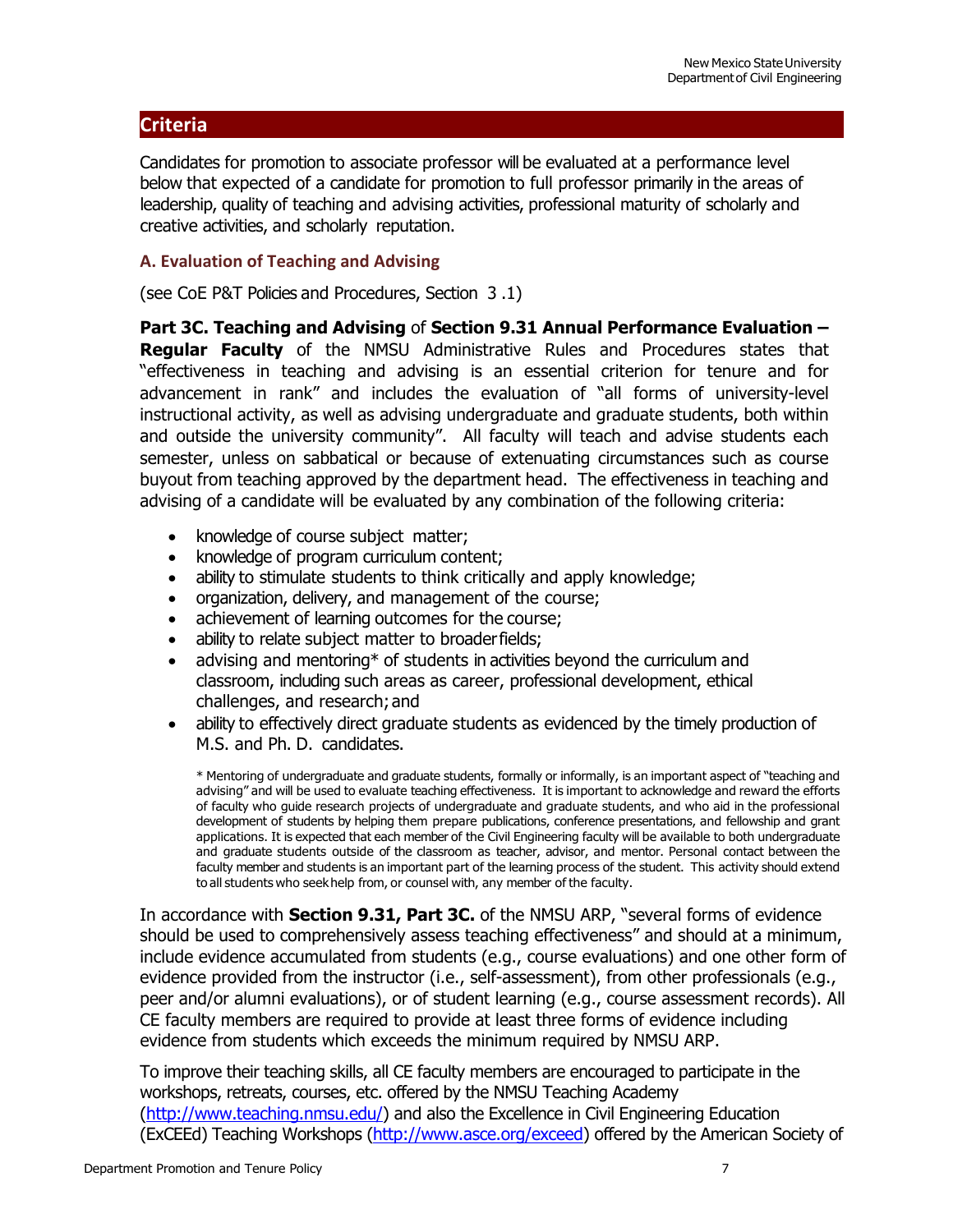Civil Engineers (ASCE). The ExCEEd workshops cover topics such as effective teaching methods; learning style models; classroom assessment techniques of student learning; class organization and classroom instruction delivery; and self-assessment of the class. The NMSU Teaching Academy offerings cover similar topics but are presented by faculty members from various disciplines throughout the university whereas the ASCE ExCEEd Program is specific to Civil Engineering.

Knowledge gained through the NMSU Teaching Academy and ASCE ExCEED Program can assist the CE faculty in collecting and documenting evidence from students, from the instructor, from other professionals, and of student learning as required by **Section 9.31, Part 3C.** of the NMSU ARP. All CE faculty members should take advantage of both resources.

## *A-1. Evidence from Students*

<span id="page-9-0"></span>The primary form of evidence of teaching effectiveness from students are student evaluations. At the end of the semester (during the week before finals), all CE faculty members shall assess each course taught using the CIVIL ENGINEERING "Standardized Course Evaluation Form". The forms shall be distributed to all students enrolled in the class by the teaching assistant (or one of the enrolled students), and the completed forms shall be collected and delivered to the front office of the CE department by the student. Under no circumstances shall the blank or completed forms be handled by the CE faculty member until the results are tallied and reviewed by the department head.

## *A-2. Evidence from the Instructor*

Following the department head review of the student evaluations, the completed forms and summary sheets shall be forwarded to the CE faculty members for their review and response to matters including, but not limited to, course workload, pace of instruction, teaching style, strengths / weaknesses of the course, and suggestions for improving the course. In general, all CE faculty members should reflect on the comments made by the student to improve the course in the next offering. Self-evaluations may be the most effective means of documenting and assessing certain elements of teaching activities. For example, while students may be able to judge course organization they cannot judge the degree to which the content is current. Thus, faculty statements concerning this aspect of teaching may be particularly useful.

## *A-3. Evidence from Other Professionals*

<span id="page-9-1"></span>The NMSU Teaching Academy provides resources and services to aid in documenting peer evaluation of teaching. A primary form of evidence of teaching effectiveness includes in-class visits and evaluations conducted by NMSU faculty members. Three peer evaluations shall be conducted by faculty members from the department, college, and university (i.e., external to college) to provide a thorough assessment of teaching effectiveness. The secondary form of evidence may come from peer evaluations through the ASCE ExCEEd Program or through feedback provided by professionals attending training seminars and/or workshops offered by CE faculty members (e.g., ethics workshops, FE / PE preparation, certification programs).

## *A.4 Evidence of Student Learning*

<span id="page-9-2"></span>Evidence of student learning includes the results of assessment activities including indirect (e.g., surveys) and direct (e.g., Course Assessment Records) measures of student learning, as well as nationally-normed performance indicators (e.g., FE pass rates and performance within exam categories). The training provided by the NMSU Teaching Academy, ASCE ExCEED Program, and Accreditation Board for Engineering and Technology [\(http://www.abet.org\)](http://www.abet.org/) can assist with appropriate methods and data presentation.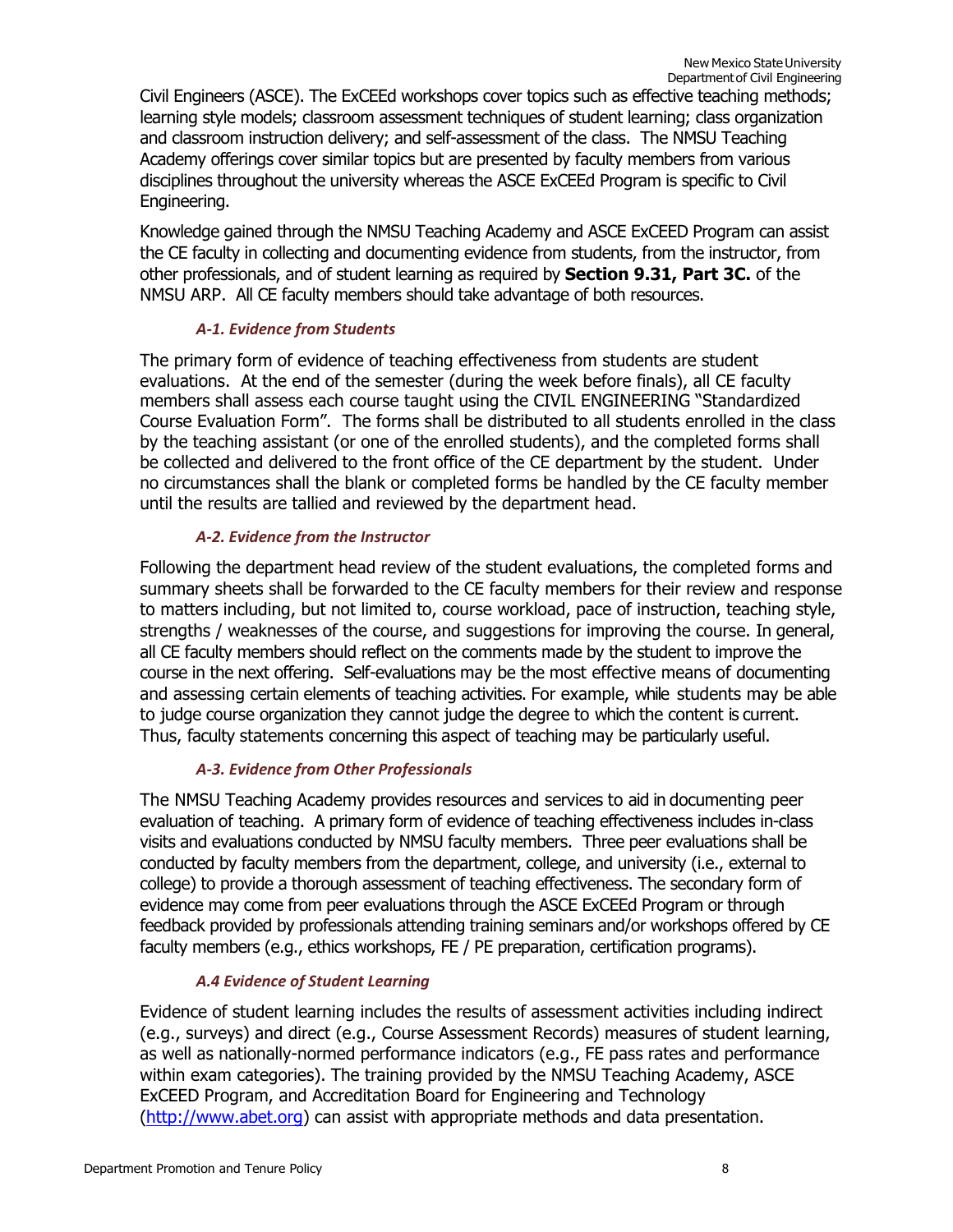#### <span id="page-10-0"></span>**B. Evaluation of Funded Research**

(see CoE P&T Policies and Procedures, Section 3.2)

Funded research of a candidate will be evaluated by the following criteria, each of which is required in the standardized presentation of performance data<sup>2</sup>:

- The total dollar value of the funded research.
- The number of submitted proposals and fraction of those proposals receiving funding. Funding from external agencies will be rated higher in Table 1 than funding from internal sources.
- The number of consecutive years funding was received.
- Extent of recovery of indirect costs.

## <span id="page-10-1"></span>**C. Evaluation of Scholarship and Creative Activities**

(see CoE P&T Policies and Procedures, Section 3.2)

A candidate's scholarship and creative activities will be judged by various criteria including, but not limited to, the following:

- professional maturity of scholarship and/or creative activities as evidenced by: (a) a high level of expertise in one or more areas of civil engineering, and (b) an ability to author scholarly proposals that provide extramural funding to maintain research program viability and growth of graduate student numbers;
- publication of quality works evidenced by: (a) presentations at professional symposiums, (b) publications in refereed journals, and (c) publication of books or selected chapters of volumes dealing with advances in technology;
- scholarly reputation as evidenced by: (a) regard by department, college and university peers, (b) citations of journal publications by peers, (c) professional recognition and esteem outside the University at the national and international levels; and (d) invitations for participation in professional symposia as chair, organizer, keynote speaker etc.;
- sustainability of research program evidenced by recruitment and advising of: (a) master's students, (b) PhD students, (c) post-docs, and (d) visiting scholars; and
- creation of intellectual property evidenced by: (a) patents for inventions, (b) computer software, and (c) registered designs.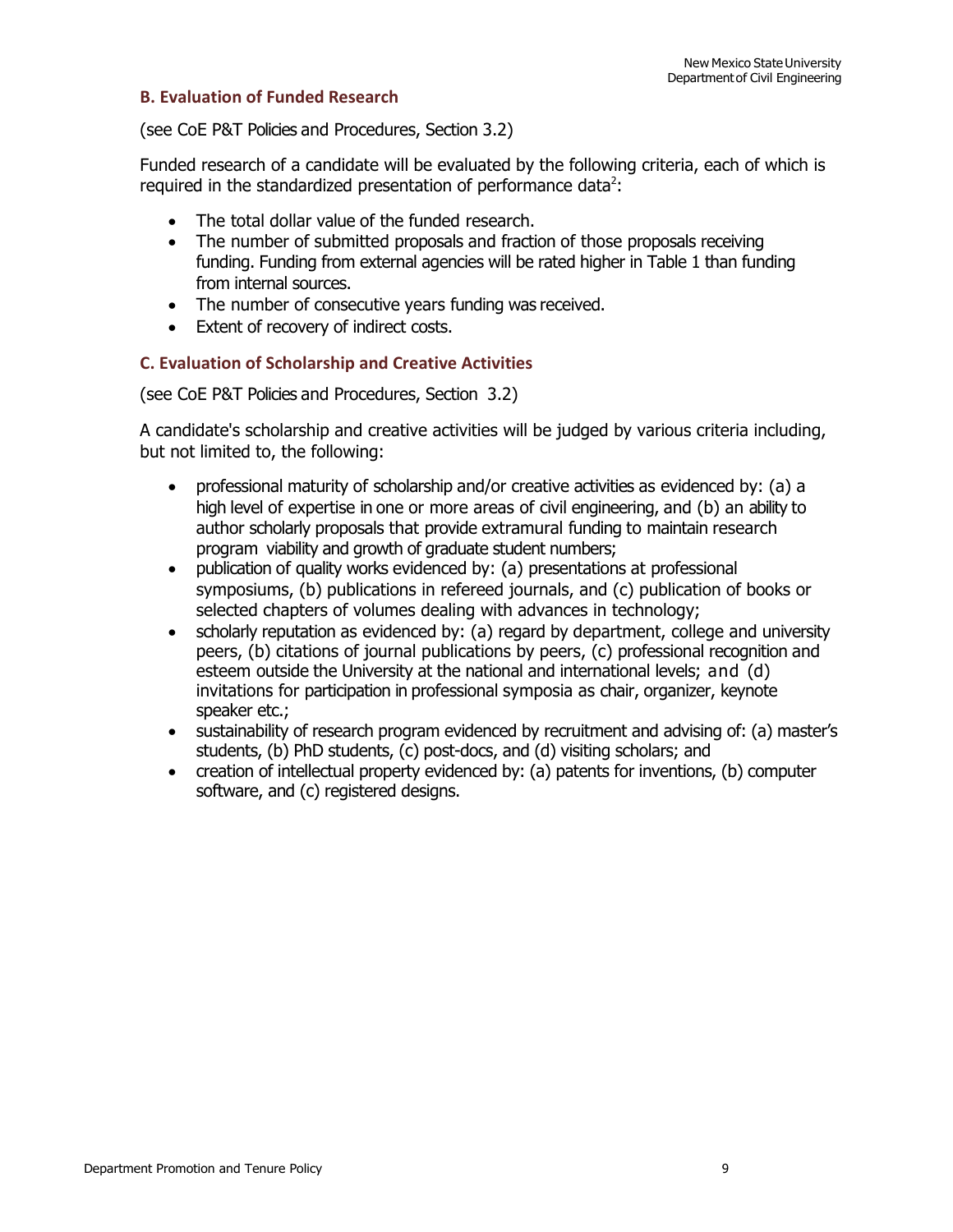## <span id="page-11-0"></span>**D. Evaluation of Service, Outreach, and Extension**

(see CoE P&T Policies and Procedures, Section 3.3)

Professional service includes a faculty member's efforts in support of promoting the quality of the Civil Engineering program at New Mexico State University. It involves the operation of the Department, representation of the Department in matters of the University, and interfacing on behalf of the Department with public-agencies and private industry. Service activities will be evaluated on an individual basis, and such activities will be extended the broadest interpretation possible consistent with the goals and past practices of the Department.

## <span id="page-11-1"></span>**E. Evaluation of Leadership**

(see CoE P&T Policies and Procedures, Section 3.4)

A candidate's leadership will be evaluated for each of the general areas previously defined (Teaching and Advising; Externally-Funded Research; Scholarship and Creative Activities; and Service, Outreach, and Extension), as well as in Departmental Operations. For a department to operate efficiently, it is expected that all faculty will participate in departmental operations. In addition to those areas of leadership defined in the CoE's P&T policies and procedures, it is expected that faculty in the Civil Engineering Department will all assume leadership roles in departmental assessment activities to assure program accreditation is maintained.

Evidence of leadership is a significant requirement for promotion to full professorship, yet professional leadership at all levels is encouraged and recognized. Examples of leadership include, but are not limited to, the following:

- serving as the principal investigator of multidisciplinary or multi-institution teaching or research grants;
- organizing professional symposia;
- assuming leadership roles in journal editorial boards or professional societies;
- facilitating collaborations within/across departments, colleges, or institutions;
- mentoring of junior faculty within the university, enabling the professional success of colleagues (e.g., providing guidance towards tenure and promotion, and advice related to successful grant writing);
- contributing to teaching scholarship evidenced by curriculum innovation; and/or
- receiving invitations to serve as conference plenary speaker.

Faculty may document leadership activities, for example, by providing letters of recognition and thanks, statements of leadership duties from grant applications, and committee descriptions of leadership responsibilities.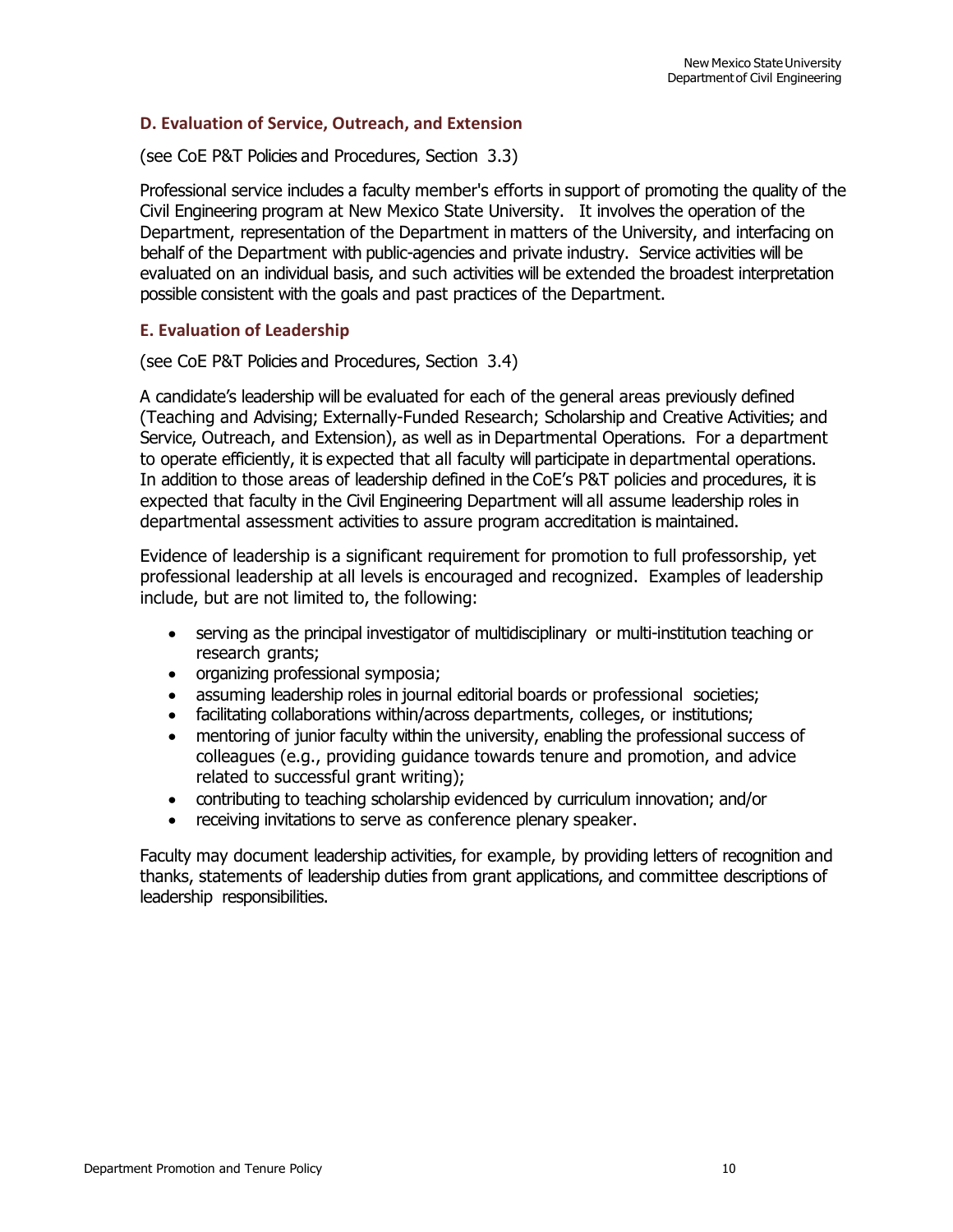## <span id="page-12-0"></span>**Application of Criteria to Promotion &Tenure**

Faculty members making important contributions to the discipline and the University and who have performed their duties with distinction will be considered for reappointment or promotion. *Sustained* professional growth and contribution in the general areas defined in Criteria are required of all ranks. Advancement in rank must be earned through continuous accomplishment across the full spectrum of expected activities and assigned duties. All faculty, including non-tenure-track faculty, will be held to the standards presented herein. Application of the Criteria for promotion and tenure are weighted according to the candidate's allocation of effort.

## <span id="page-12-1"></span>**Promotion to Associate Professor**

Promotion to the rank of Associate Professor is expected prior to being awarded academic tenure (i.e., continuous contract).

Upon granting of tenure, the University gives up the option of annual contract of an individual to afford that individual with academic freedom. The University thereby trusts the judgment of peer evaluators to determine the likelihood of continued success and productivity of the candidate. For this reason, individuals promoted to the rank of Associate Professor must demonstrate qualities that provide a strong indication of the kind of continuing personal and professional development that will assure sustained productivity throughout a career.

## <span id="page-12-2"></span>**Tenure**

The Department of Civil Engineering considers scholarship of discovery, integration, and application (including research on teaching and learning) as the primary criterion for tenure. Excellence in scholarship as defined by the Departmental, College, and University P&T policies, is absolutely necessary to achieve tenure within the Department.

Effective teaching and significant levels of service and/or outreach activity are necessary but not sufficient for the granting of tenure. Such accomplishments are expected of all faculty, but cannot replace excellence in scholarship as a justification for tenure.

## <span id="page-12-3"></span>**Promotion to Full Professor**

Promotion to Full Professor represents advancement to the highest academic rank. It is based on continued personal and professional development well beyond that achieved at the rank of Associate Professor.

Rigorous standards are applied in the consideration of the promotion of an individual to the rank of Full Professor. This individual is expected to have achieved significant stature in their disciplinary area, and clearly demonstrated leadership at the institutional level and beyond. Full Professors are expected to be actively engaged in multiple forms of scholarship, including research. They should have an active and well-funded research program that supports undergraduate, graduate and/or post-doctoral scholars. No specific time interval is required for the promotion to Full Professor, given that a faculty member is able to demonstrate the level of scholarship and leadership required for advancement to this rank.